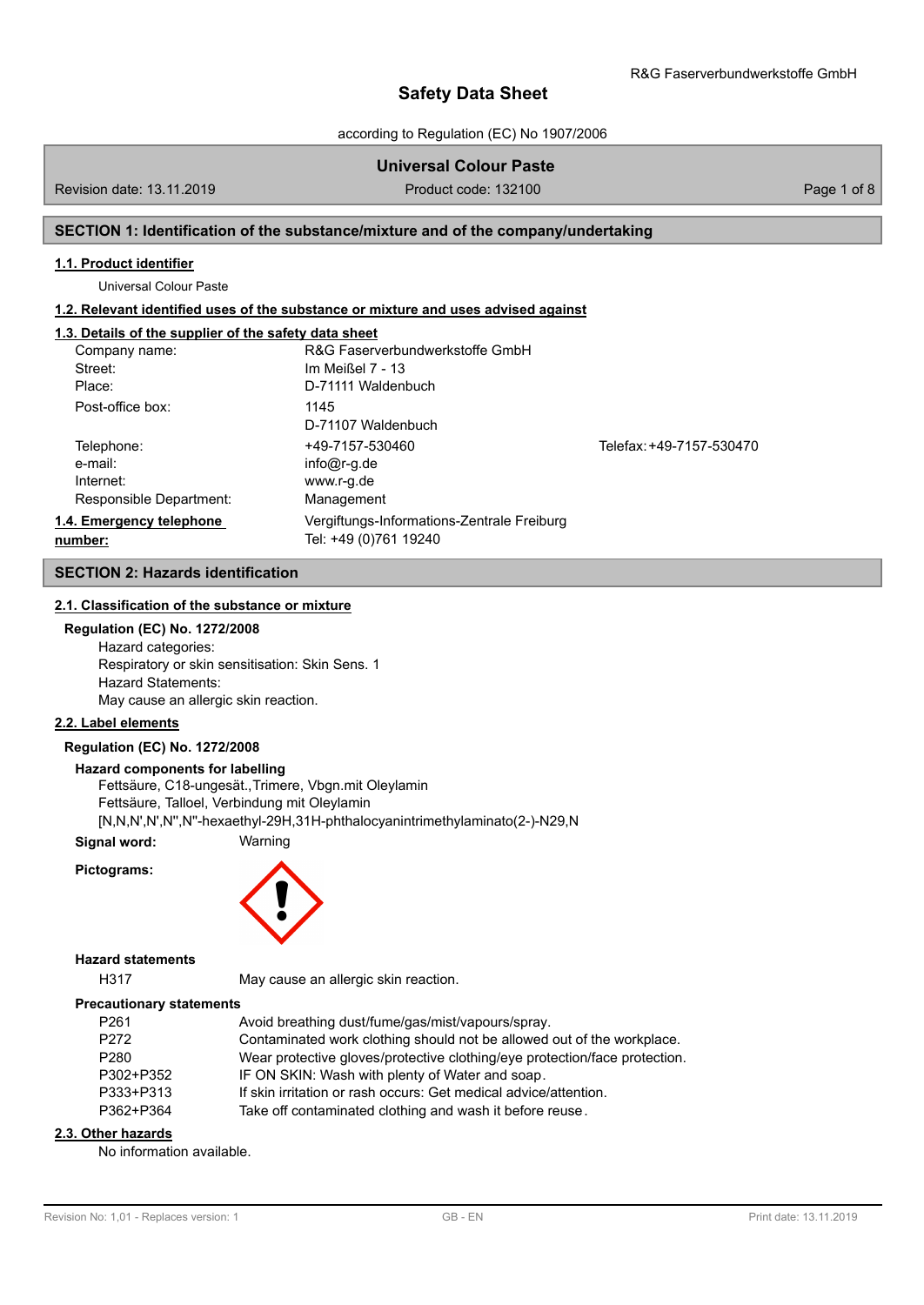according to Regulation (EC) No 1907/2006

# **Universal Colour Paste**

Revision date: 13.11.2019 **Product code: 132100** Product code: 132100 **Page 2 of 8** 

## **SECTION 3: Composition/information on ingredients**

# **3.2. Mixtures**

# **Hazardous components**

| <b>CAS No</b> | Chemical name                                                                 |          |                  | Quantity        |
|---------------|-------------------------------------------------------------------------------|----------|------------------|-----------------|
|               | EC No                                                                         | Index No | <b>REACH No</b>  |                 |
|               | <b>GHS Classification</b>                                                     |          |                  |                 |
| 123-86-4      | n-butyl acetate                                                               |          |                  | $2,5 < 5\%$     |
|               | 204-658-1                                                                     |          | 01-2119485493-29 |                 |
|               | Flam. Lig. 3, STOT SE 3; H226 H336                                            |          |                  |                 |
| 147900-93-4   | Fettsäure, C18-ungesät., Trimere, Vbgn. mit Oleylamin                         |          |                  | $0,25 < 0,5\%$  |
|               | 604-612-4                                                                     |          | 01-2119971821-33 |                 |
|               | Acute Tox. 4, Skin Sens. 1, STOT RE 2, Aquatic Chronic 2; H302 H317 H373 H411 |          |                  |                 |
| 85711-55-3    | Fettsäure, Talloel, Verbindung mit Oleylamin                                  |          |                  | $0,25 < 0.5 \%$ |
|               | 288-315-1                                                                     |          | 01-2119974148-28 |                 |
|               | Eye Dam. 1, Skin Sens. 1A, STOT RE 2; H318 H317 H373                          |          |                  |                 |
| 28654-73-1    | [[N,N,N',N',N'',N''-hexaethyl-29H,31H-phthalocyanintrimethylaminato(2-)-N29,N |          |                  | $0,1 < 0,25 \%$ |
|               | 249-125-4                                                                     |          | 01-2119971074-38 |                 |
|               | Skin Sens. 1B; H317                                                           |          |                  |                 |

Full text of H and EUH statements: see section 16.

# **SECTION 4: First aid measures**

# **4.1. Description of first aid measures**

### **General information**

In all cases of doubt, or when symptoms persist, seek medical advice. Never give anything by mouth to an unconscious person or a person with cramps. If unconscious place in recovery position and seek medical advice.

### **After inhalation**

Remove casualty to fresh air and keep warm and at rest. If breathing is irregular or stopped, administer artificial respiration.

### **After contact with skin**

Remove contaminated, saturated clothing immediately. After contact with skin, wash immediately with plenty of water and soap. Do not use for cleaning purposes.: Solvent/Thinner.

### **After contact with eyes**

Rinse cautiously with water for several minutes. Remove contact lenses, if present and easy to do. Continue rinsing. Seek medical advice immediately.

### **After ingestion**

If accidentally swallowed rinse the mouth with plenty of water (only if the person is conscious) and obtain immediate medical attention. Do NOT induce vomiting.

# **4.2. Most important symptoms and effects, both acute and delayed**

In all cases of doubt, or when symptoms persist, seek medical advice.

## **4.3. Indication of any immediate medical attention and special treatment needed**

Treat symptomatically.

### **SECTION 5: Firefighting measures**

# **5.1. Extinguishing media**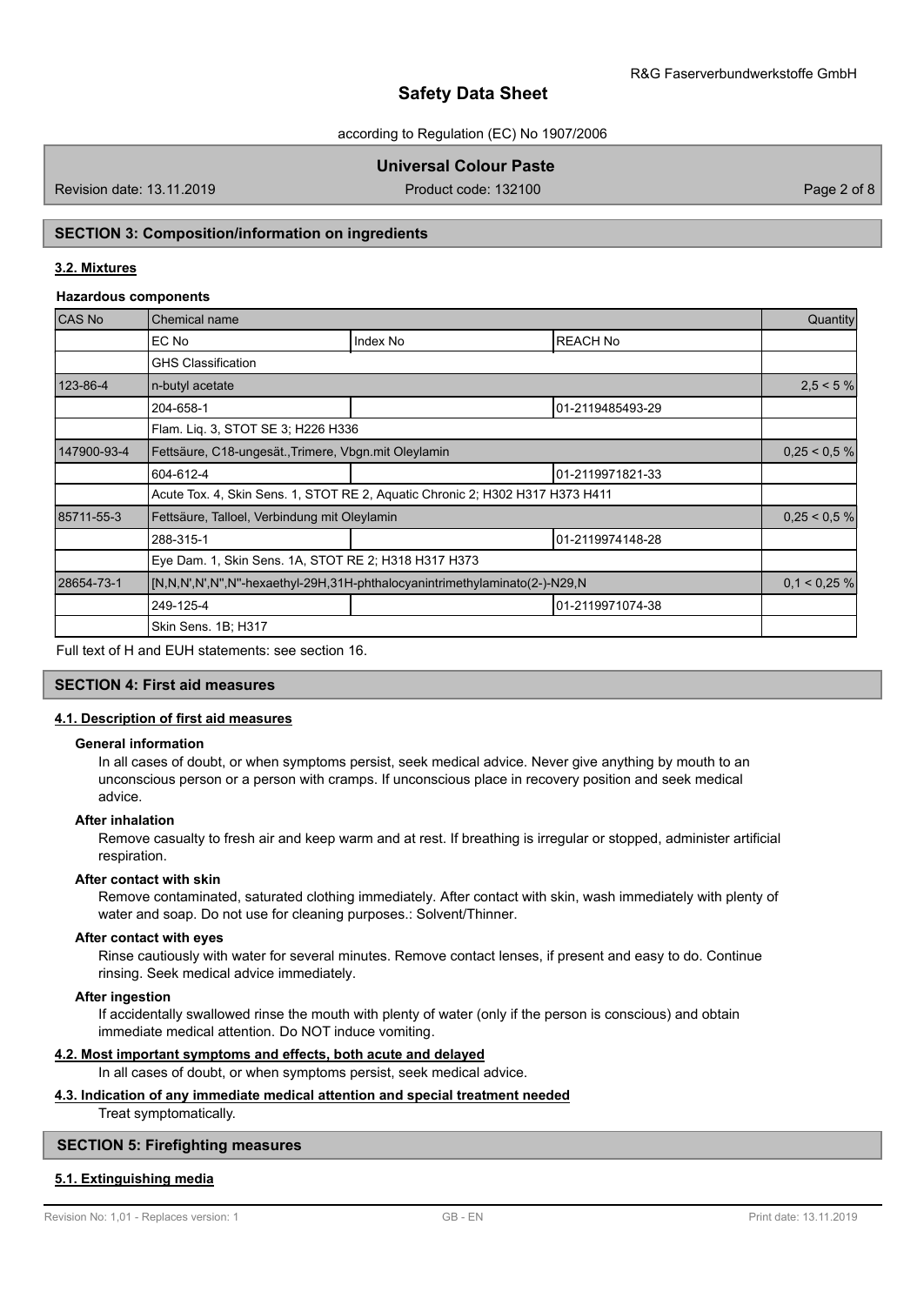### according to Regulation (EC) No 1907/2006

# **Universal Colour Paste**

Revision date: 13.11.2019 **Product code: 132100** Product code: 132100 **Page 3 of 8** 

# **Suitable extinguishing media**

alcohol resistant foam, Carbon dioxide, Powder, Water spray jet.

**Unsuitable extinguishing media**

High power water jet.

# **5.2. Special hazards arising from the substance or mixture**

In case of fire may be liberated: , Gases/vapours, harmful

### **5.3. Advice for firefighters**

Wear a self-contained breathing apparatus and chemical protective clothing.

### **Additional information**

Use water spray jet to protect personnel and to cool endangered containers. Collect contaminated fire extinguishing water separately. Do not allow entering drains or surface water.

### **SECTION 6: Accidental release measures**

#### **6.1. Personal precautions, protective equipment and emergency procedures**

Remove all sources of ignition. Ventilate affected area. Do not breathe vapour.

## **6.2. Environmental precautions**

Do not allow to enter into surface water or drains. In case of gas escape or of entry into waterways, soil or drains, inform the responsible authorities.

#### **6.3. Methods and material for containment and cleaning up**

Absorb with liquid-binding material (e.g. sand, diatomaceous earth, acid- or universal binding agents). Collect in closed and suitable containers for disposal. Do not use for cleaning purposes.: Solvent/Thinner.

### **6.4. Reference to other sections**

Safe handling: see section 7 Personal protection equipment: see section 8 Disposal: see section 13

### **SECTION 7: Handling and storage**

### **7.1. Precautions for safe handling**

### **Advice on safe handling**

Only use the material in places where open light, fire and other flammable sources can be kept away. Use explosion-proof electrical equipment. Take precautionary measures against static discharges. Provide earthing of containers, equipment, pumps and ventilation facilities. Use only antistatically equipped (spark-free) tools. Keep away from sources of heat (e.g. hot surfaces), sparks and open flames. Suitable floor material: conductive Avoid contact with skin, eyes and clothes. Do not breathe gas/fumes/vapour/spray (appropriate wording to be specified by the manufacturer). When using do not eat, drink or smoke. Never use pressure to empty container.

### **Advice on protection against fire and explosion**

Vapours are heavier than air. Vapours can form explosive mixtures with air.

### **7.2. Conditions for safe storage, including any incompatibilities**

### **Requirements for storage rooms and vessels**

Keep container tightly closed. Never use pressure to empty container. Store in a place accessible by authorized persons only. Soils have to conform to the "Guidelines for avoidance of ignition hazards due to electrostatic charges (TRBS 2153)".

#### **Hints on joint storage**

Keep away from: Strong acid, Strong alkali, Oxidizing agents.

### **Further information on storage conditions**

Notice the directions for use on the label. Store in a well-ventilated place. Store in a dry place. Recommended storage temperature: 5 25 °C. Protect against direct sunlight. Remove all sources of ignition.

### **7.3. Specific end use(s)**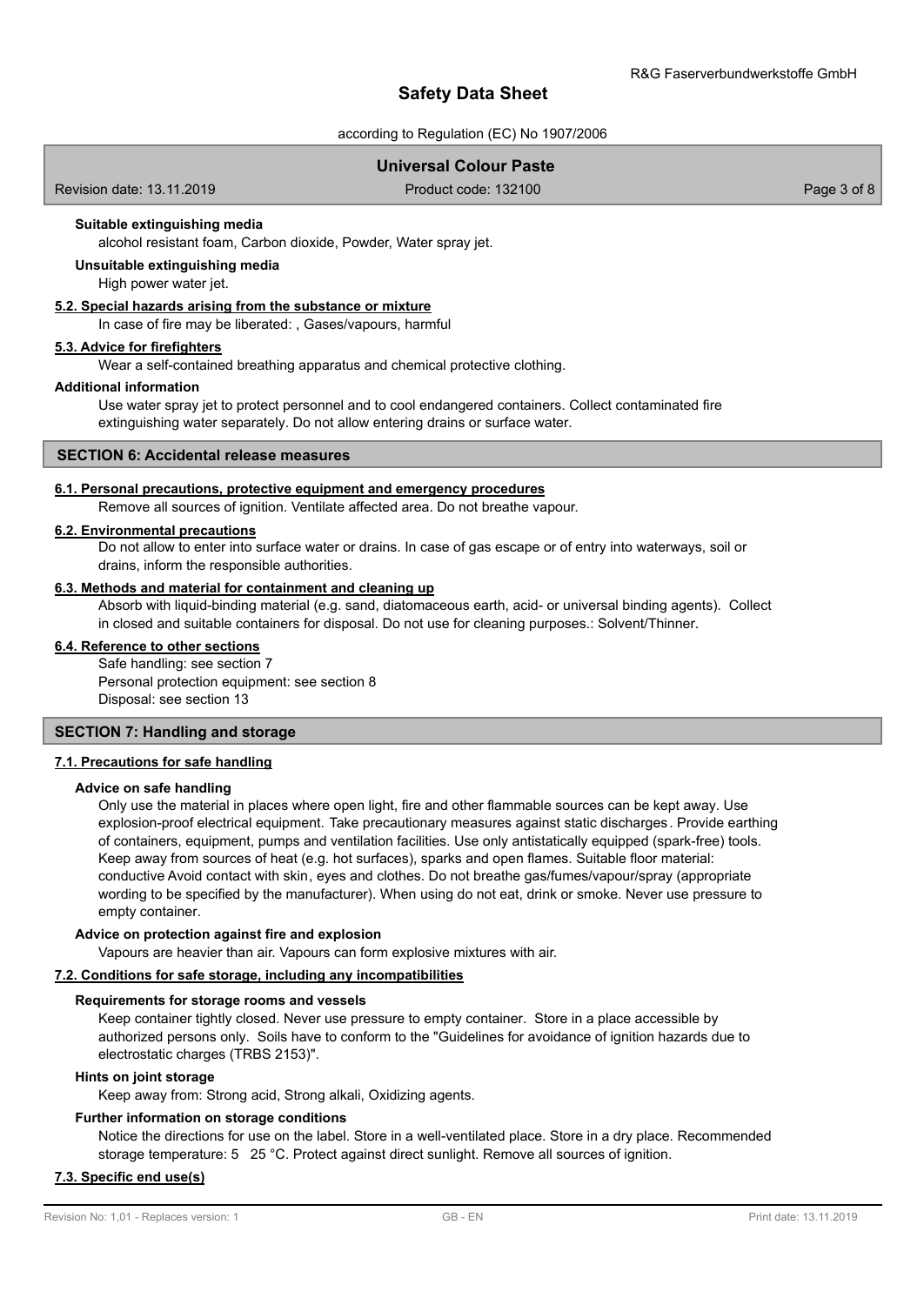### according to Regulation (EC) No 1907/2006

# **Universal Colour Paste**

Revision date: 13.11.2019 **Product code: 132100** Product code: 132100 **Page 4 of 8** 

Observe technical data sheet. Observe instructions for use.

### **SECTION 8: Exposure controls/personal protection**

### **8.1. Control parameters**

### **Exposure limits (EH40)**

| CAS No   | Substance     | ppm   | mg/m <sup>3</sup> | fibres/ml | Category      | Origin |
|----------|---------------|-------|-------------------|-----------|---------------|--------|
| 123-86-4 | Butyl acetate | 150 l | 724               |           | TWA (8 h)     | WEL    |
|          |               | 200l  | 966l              |           | STEL (15 min) | WEL    |

### **8.2. Exposure controls**

### **Appropriate engineering controls**

Provide adequate ventilation as well as local exhaustion at critical locations. In case of inadequate ventilation wear respiratory protection.

## **Protective and hygiene measures**

After contact with skin, wash immediately with plenty of water and soap.

### **Eye/face protection**

Tightly sealed safety glasses.

### **Hand protection**

Wear suitable gloves. (EN ISO 374) Thickness of glove material: > 0,4 mm penetration time (maximum wearing period): > 480 min

When handling with chemical substances, protective gloves must be worn with the CE-label including the four control digits. The quality of the protective gloves resistant to chemicals must be chosen as a function of the specific working place concentration and quantity of hazardous substances. For special purposes, it is recommended to check the resistance to chemicals of the protective gloves mentioned above together with the supplier of these gloves.

Protect skin by using skin protective cream. Use protective skin cream before handling the product.

# **Skin protection**

Wear suitable protective clothing. (antistatic) Natural fibres (e.g. cotton), heat-resistant synthetic fibres.

### **Respiratory protection**

In case of inadequate ventilation wear respiratory protection. Observe the wear time limits according GefStoffV in combination with the rules for using respiratory protection apparatus (BGR 190). Use only respiratory protection equipment with CE-symbol including four digit test number.

#### **Environmental exposure controls**

Do not allow to enter into surface water or drains. See chapter 7. No additional measures necessary.

## **SECTION 9: Physical and chemical properties**

### **9.1. Information on basic physical and chemical properties**

| Physical state:                          | Liquid         |
|------------------------------------------|----------------|
| Colour:                                  | various        |
| Odour:                                   | characteristic |
| pH-Value:                                | not determined |
| Changes in the physical state            |                |
| Melting point:                           | not applicable |
| Initial boiling point and boiling range: | 124 °C         |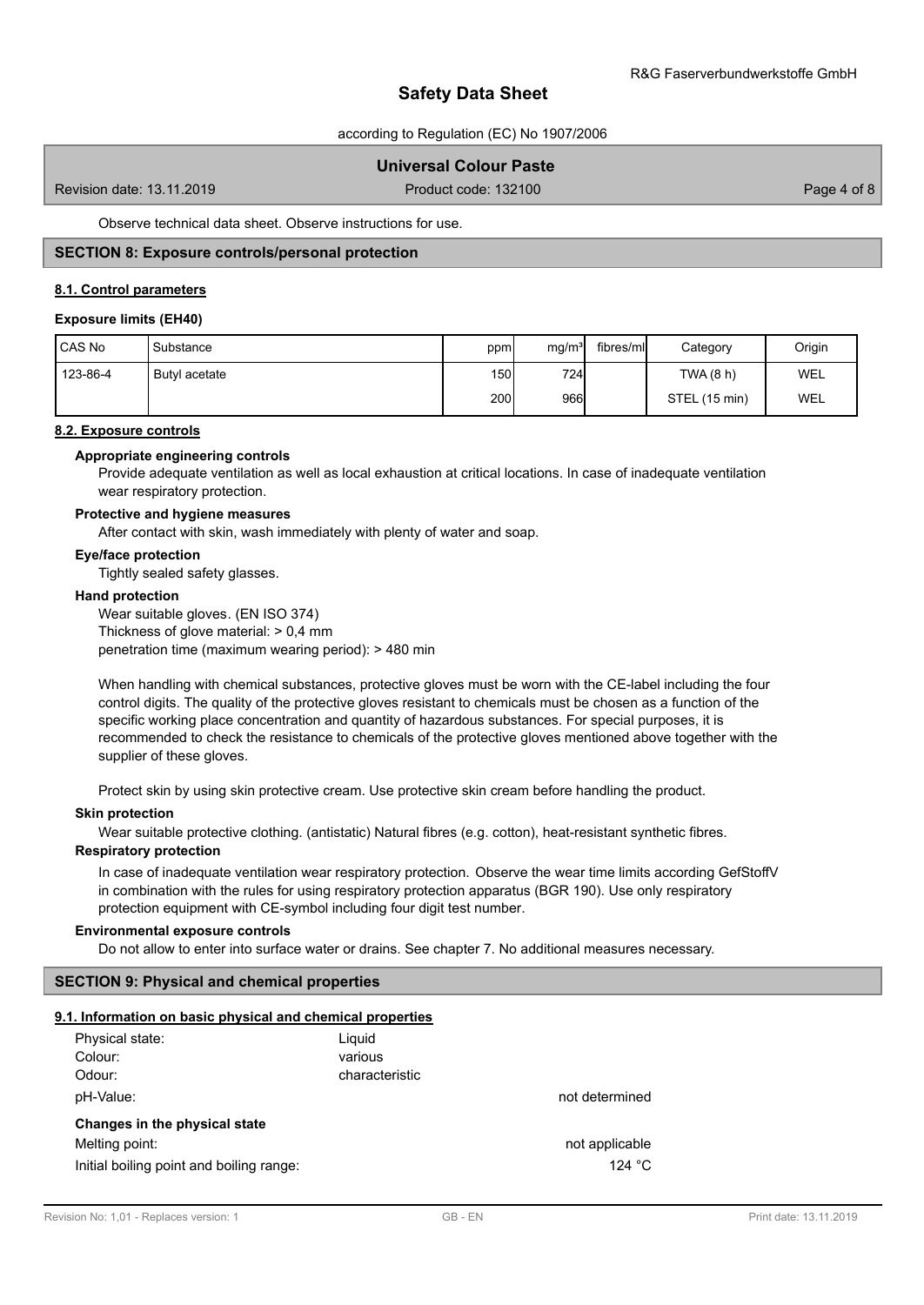according to Regulation (EC) No 1907/2006

|                                                | <b>Universal Colour Paste</b> |             |
|------------------------------------------------|-------------------------------|-------------|
| Revision date: 13.11.2019                      | Product code: 132100          | Page 5 of 8 |
| Flash point:                                   | not applicable                |             |
| Flammability                                   |                               |             |
| Solid:                                         | not determined                |             |
| Gas:                                           | not applicable                |             |
| <b>Explosive properties</b><br>not applicable  |                               |             |
| Lower explosion limits:                        | 1,2 vol. %                    |             |
| Upper explosion limits:                        | 7,5 vol. %                    |             |
| Ignition temperature:                          | 390 °C                        |             |
| <b>Auto-ignition temperature</b>               |                               |             |
| Solid:                                         | not determined                |             |
| Gas:                                           | not applicable                |             |
| Decomposition temperature:                     | not applicable                |             |
| <b>Oxidizing properties</b><br>not applicable  |                               |             |
| Vapour pressure:<br>(at 20 $°C$ )              | 0,38 hPa                      |             |
| Density (at 20 °C):                            | 1,18 $g/cm^{3}$               |             |
| Water solubility:                              | practically insoluble         |             |
| Solubility in other solvents<br>not determined |                               |             |
| Partition coefficient:                         | not determined                |             |
| Viscosity / dynamic:                           | Paste                         |             |
| Viscosity / kinematic:                         | Paste                         |             |
| Vapour density:                                | not applicable                |             |
| Evaporation rate:                              | not applicable                |             |
| Solvent content:                               | : 4 Wt $%$<br>Water: 0 Wt %   |             |
| 9.2. Other information                         |                               |             |
| Solid content:                                 | 95,65 %                       |             |
| Odour threshold: not determined                |                               |             |
| <b>SECTION 10: Stability and reactivity</b>    |                               |             |

# **10.1. Reactivity**

No information available.

# **10.2. Chemical stability**

The product is stable under storage at normal ambient temperatures.

## **10.3. Possibility of hazardous reactions**

Exothermic reaction with: Strong acid, Strong alkali, Oxidizing agents.

# **10.5. Incompatible materials**

Strong acid, Strong alkali, Oxidizing agents.

# **10.6. Hazardous decomposition products**

Hazardous decomposition products: Carbon monoxide, Carbon dioxide (CO2), , Nitrogen oxides (NOx).

## **SECTION 11: Toxicological information**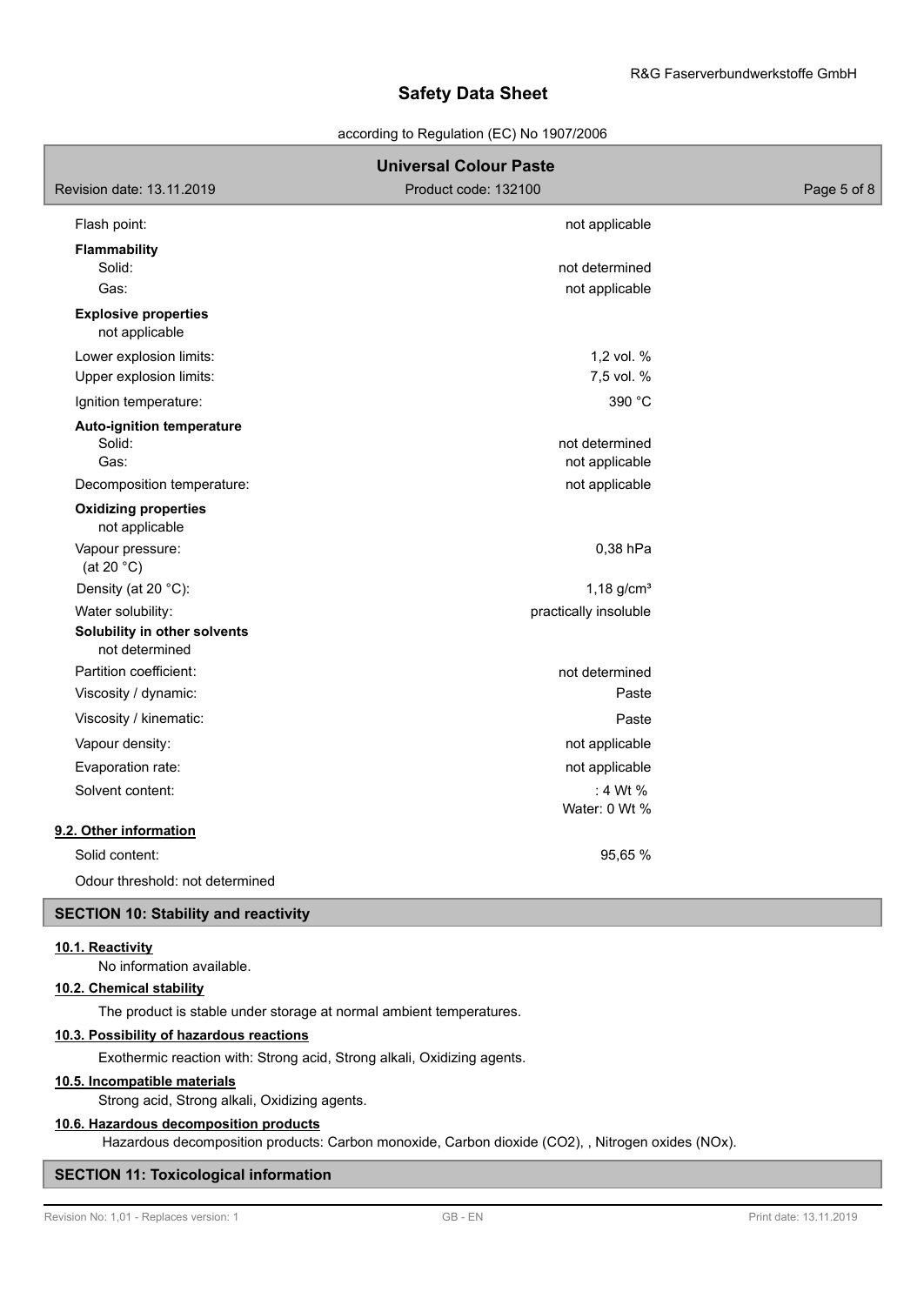according to Regulation (EC) No 1907/2006

# **Universal Colour Paste**

Revision date: 13.11.2019 **Product code: 132100** Product code: 132100 **Page 6 of 8** 

# **11.1. Information on toxicological effects**

## **Acute toxicity**

Based on available data, the classification criteria are not met.

| CAS No      | <b>I</b> Chemical name                                |                      |                  |               |                 |
|-------------|-------------------------------------------------------|----------------------|------------------|---------------|-----------------|
|             | Exposure route                                        | Dose                 | <b>I</b> Species | <b>Source</b> | <b>I</b> Method |
| 147900-93-4 | Fettsäure, C18-ungesät., Trimere, Vbgn. mit Oleylamin |                      |                  |               |                 |
|             | 'oral                                                 | 500<br>IATE<br>mg/kg |                  |               |                 |

### **Irritation and corrosivity**

Based on available data, the classification criteria are not met.

#### **Sensitising effects**

May cause an allergic skin reaction. (Fettsäure, C18-ungesät.,Trimere, Vbgn.mit Oleylamin; Fettsäure, Talloel, Verbindung mit Oleylamin; [N,N,N',N',N'',N''-hexaethyl-29H,31H-phthalocyanintrimethylaminato(2-)-N29,N)

### **Carcinogenic/mutagenic/toxic effects for reproduction**

Based on available data, the classification criteria are not met.

Overall Assessment on CMR properties: This substance does not meet the criteria for classification as CMR category 1A or 1B according to CLP.

#### **STOT-single exposure**

Based on available data, the classification criteria are not met.

## **STOT-repeated exposure**

Based on available data, the classification criteria are not met.

### **Aspiration hazard**

Based on available data, the classification criteria are not met.

### **Practical experience**

### **Other observations**

 Irritation to respiratory tract , Causes damage to organs.: liver, kidneys, central nervous system. The following symptoms may occur: Headache, Dizziness, , , Drowsiness, Unconsciousness.

 Prolonged or repeated skin contact may cause removal of natural fat from the skin resulting in dermatitis (skin inflammation).

Following eye contact: Irritant

# **SECTION 12: Ecological information**

### **12.1. Toxicity**

No data available

## **12.2. Persistence and degradability**

No data available

# **12.3. Bioaccumulative potential**

No data available

### **12.4. Mobility in soil**

No data available

### **12.5. Results of PBT and vPvB assessment**

The substances in the mixture do not meet the PBT/vPvB criteria according to REACH, annex XIII.

### **12.6. Other adverse effects**

No information available.

### **Further information**

Do not allow to enter into surface water or drains. Do not allow to enter into soil/subsoil.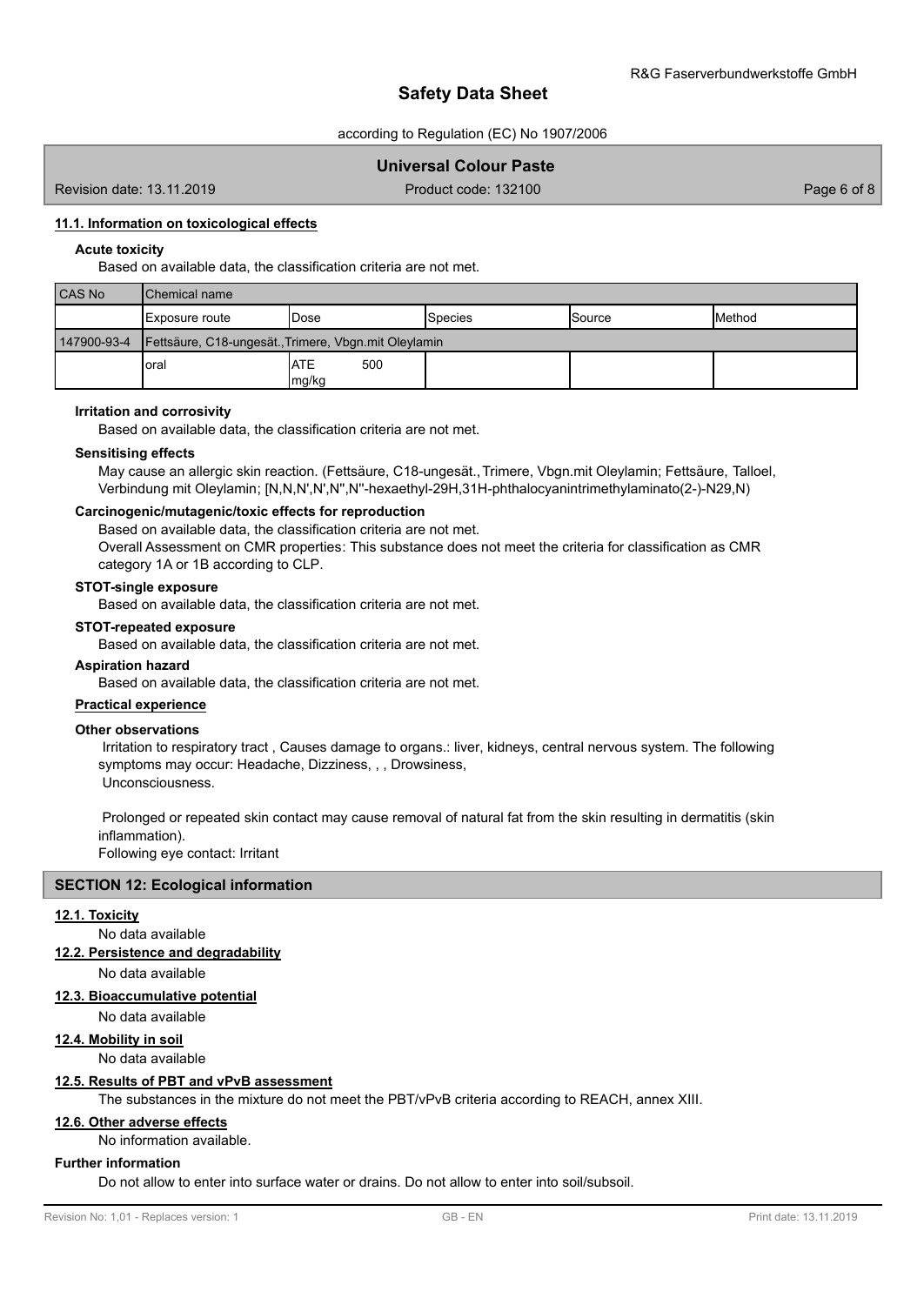### according to Regulation (EC) No 1907/2006

# **Universal Colour Paste**

Revision date: 13.11.2019 **Product code: 132100** Product code: 132100 **Page 7 of 8** 

# **SECTION 13: Disposal considerations**

### **13.1. Waste treatment methods**

# **Disposal recommendations**

Do not allow to enter into surface water or drains. This material and its container must be disposed of in a safe way. Waste disposal according to directive 2008/98/EC, covering waste and dangerous waste.

#### **List of Wastes Code - residues/unused products**

080112 WASTES FROM THE MANUFACTURE, FORMULATION, SUPPLY AND USE (MFSU) OF COATINGS (PAINTS, VARNISHES AND VITREOUS ENAMELS), ADHESIVES, SEALANTS AND PRINTING INKS; wastes from MFSU and removal of paint and varnish; waste paint and varnish other than those mentioned in 08 01 11

### **Contaminated packaging**

Non-contaminated packages may be recycled. Handle contaminated packages in the same way as the substance itself.

# **SECTION 14: Transport information**

### **Land transport (ADR/RID)**

| <b>14.1. UN number:</b>           | No dangerous good in sense of this transport regulation. |
|-----------------------------------|----------------------------------------------------------|
| 14.2. UN proper shipping name:    | No dangerous good in sense of this transport regulation. |
| 14.3. Transport hazard class(es): | No dangerous good in sense of this transport regulation. |
| 14.4. Packing group:              | No dangerous good in sense of this transport regulation. |

### **Inland waterways transport (ADN)**

**14.1. UN number:** No dangerous good in sense of this transport regulation. **14.2. UN proper shipping name:** No dangerous good in sense of this transport regulation. **14.3. Transport hazard class(es):** No dangerous good in sense of this transport regulation. **14.4. Packing group:** No dangerous good in sense of this transport regulation. **Marine transport (IMDG) 14.1. UN number:** No dangerous good in sense of this transport regulation. **14.2. UN proper shipping name:** No dangerous good in sense of this transport regulation. **14.3. Transport hazard class(es):** No dangerous good in sense of this transport regulation. **14.4. Packing group:** No dangerous good in sense of this transport regulation. **Air transport (ICAO-TI/IATA-DGR) 14.1. UN number:** No dangerous good in sense of this transport regulation. **14.2. UN proper shipping name:** No dangerous good in sense of this transport regulation. **14.3. Transport hazard class(es):** No dangerous good in sense of this transport regulation. **14.4. Packing group:** No dangerous good in sense of this transport regulation. **14.5. Environmental hazards** ENVIRONMENTALLY HAZARDOUS: no **14.6. Special precautions for user** Keep container tightly closed.

# **14.7. Transport in bulk according to Annex II of Marpol and the IBC Code**

# not applicable